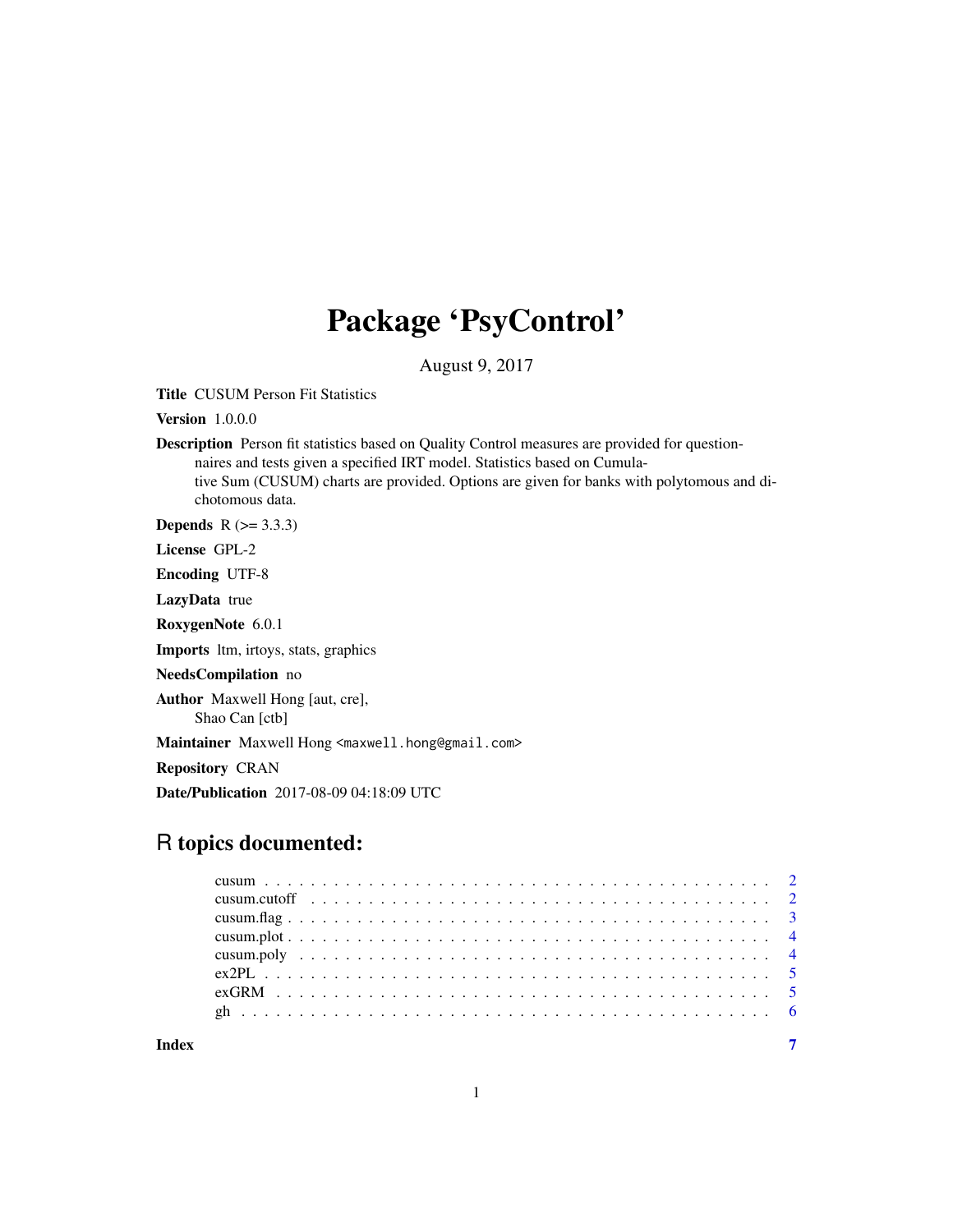<span id="page-1-0"></span>cusum *Generates CUSUM values for Rasch, 2PL and 3PL IRT model based on the Van Krimpen-Stoop & Meijer, (2002).*

#### Description

Generates CUSUM values for Rasch, 2PL and 3PL IRT model based on the Van Krimpen-Stoop & Meijer, (2002).

# Usage

 $cusum(data, ipar = NULL, abi = NULL, IRTmodel = "2PL")$ 

# Arguments

| dat      | a nxp matrix with n participants and p items. Responses are in 0 1 format.                                                                                    |
|----------|---------------------------------------------------------------------------------------------------------------------------------------------------------------|
| ipar     | a pxk matrix with given item parameters $p$ items and $k$ item parameters. ipar[,1]<br>discrimination; ipar[,2] item difficulty; ipar[,3] guessing-parameter. |
| abi      | a vector n ability. If not provided, estimated using Expected a Posteriori method.                                                                            |
| IRTmodel | specify the IRT model ("1PL", "2PL", "3PL"). Default is "2PL"                                                                                                 |

### Value

Returns matrix with with lower and upper cusum statistics for dat.

#### References

Van Krimpen-Stoop, E. M., & Meijer, R. R. (2002). Detection of person misfit in computerized adaptive tests with polytomous items. Applied Psychological Measurement, 26(2), 164-180.

#### Examples

```
data(ex2PL)
cusum(dat = ex2PL)
```
cusum.cutoff *Generates critical values for CUSUM statisitcs.*

#### Description

cusum.cutoff Generates a bootstrap sample for cut-off scores.

#### Usage

```
cusum.cutoff(cusum.obj, upp = 0.975, low = 0.025, Breps = 1000)
```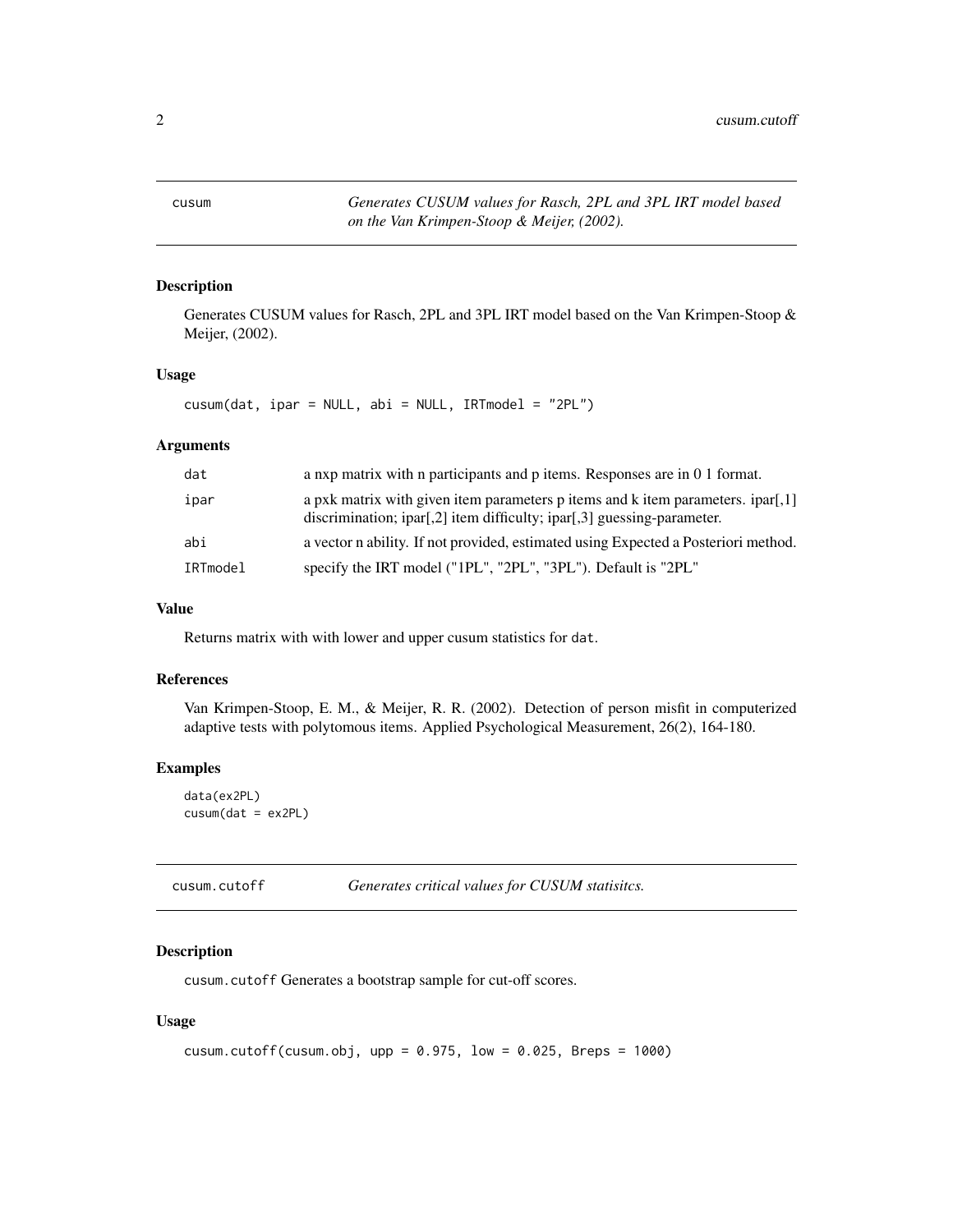# <span id="page-2-0"></span>cusum.flag 3

# Arguments

| cusum.obj | an object returned from cusum or cusum.poly        |
|-----------|----------------------------------------------------|
| upp       | 175. user specified upper tail cut off. Default is |
| low       | user specified lower tail cut off. Default is .025 |
| Breps     | number of bootstrap samples                        |

### Value

Returns a matrix of lower and upper cut off values and corresponding standard deviations based on bootstrap sample.

cusum.flag *Flags aberrant participants based on CUSUM statistics.*

# Description

Flags aberrant participants based on CUSUM statistics.

# Usage

```
cusum.flag(cusum.obj, cutoff.obj, cut = NULL)
```
# Arguments

| cusum.obi  | an object returned from cusum or cusum.poly                                                                                       |
|------------|-----------------------------------------------------------------------------------------------------------------------------------|
| cutoff.obi | an object returned from cusum.cutoff                                                                                              |
| cut        | a vector for user specified cut offs (e.g $c(1,1)$ ). The first value is the upper limit.<br>The second value is the lower limit. |

#### Value

Returns a true or false matrix whether a person is aberrantly responding.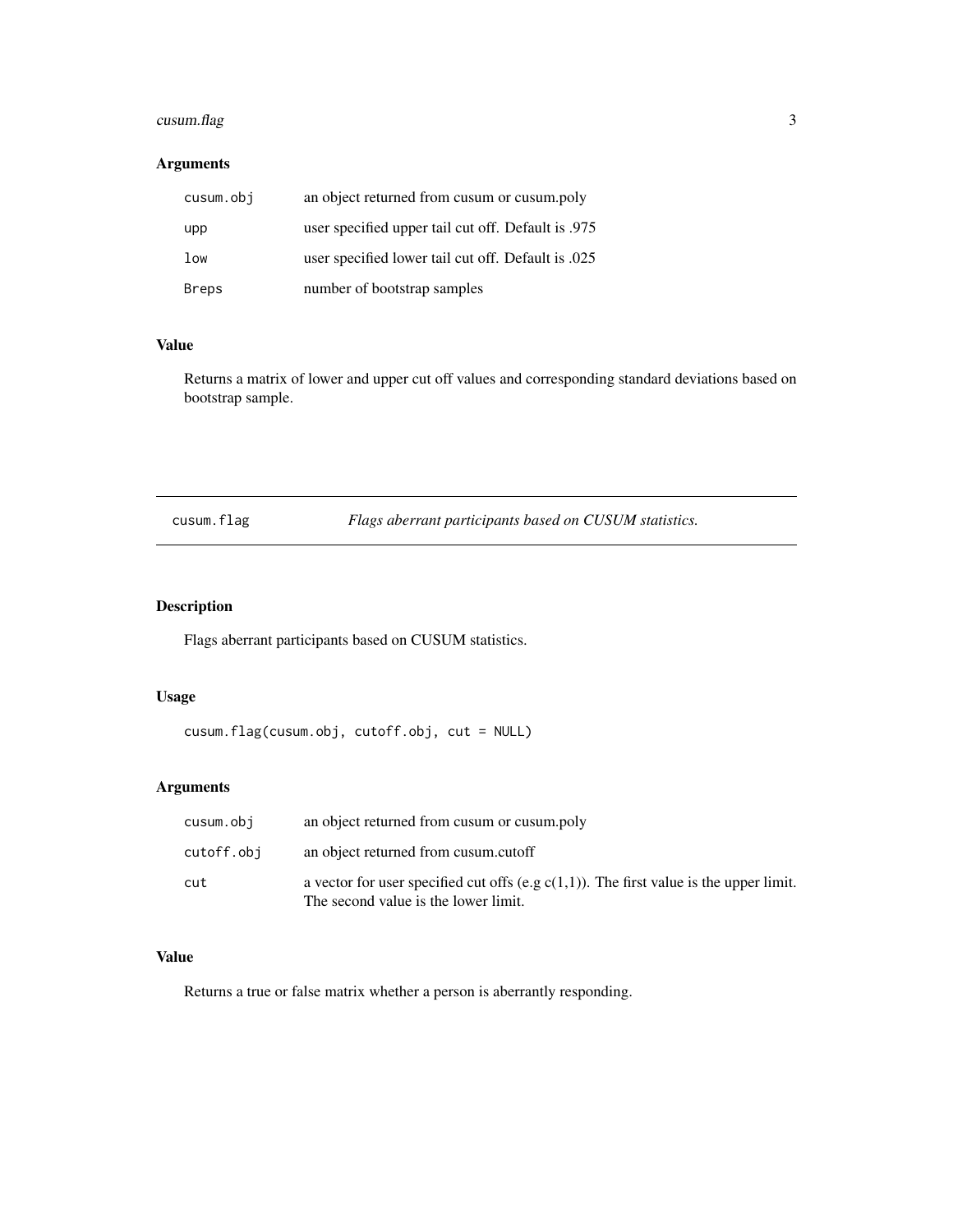<span id="page-3-0"></span>

# Description

Generates CUSUM plot for specified IDs.

# Usage

```
cusum.plot(cu.object, ID)
```
# Arguments

| cu.object | an object returned from cusum or cusum.poly |
|-----------|---------------------------------------------|
| ΙD        | a numeric ID.                               |

# Value

Returns a plot for specified cusum person chart.

| cusum.poly | Generates CUSUM values for polytomous IRT model based on Van |
|------------|--------------------------------------------------------------|
|            | Krimpen-Stoop & Meijer, (2002).                              |

# Description

Generates CUSUM values for polytomous IRT model based on Van Krimpen-Stoop & Meijer, (2002).

# Usage

```
cusum.poly(dat, NCat, ipar = NULL, abi = NULL, IRTmodel = "GRM")
```
# Arguments

| dat      | a nxp matrix with n participants and $p$ items. Responses are in $0$ as the lowest<br>scores format.                                                                                                                        |
|----------|-----------------------------------------------------------------------------------------------------------------------------------------------------------------------------------------------------------------------------|
| NCat     | number of categories for each item.                                                                                                                                                                                         |
| ipar     | a pxk matrix with given item parameters p items and k item parameters. Item<br>difficulty under the "GRM" or item steps under "PCM" or "GPCM" are in the<br>first columns. The last column is the discrimination parameter. |
| abi      | a vector n ability                                                                                                                                                                                                          |
| IRTmodel | specify the IRT model ("GRM","PCM","GPCM"). Default is "GRM".                                                                                                                                                               |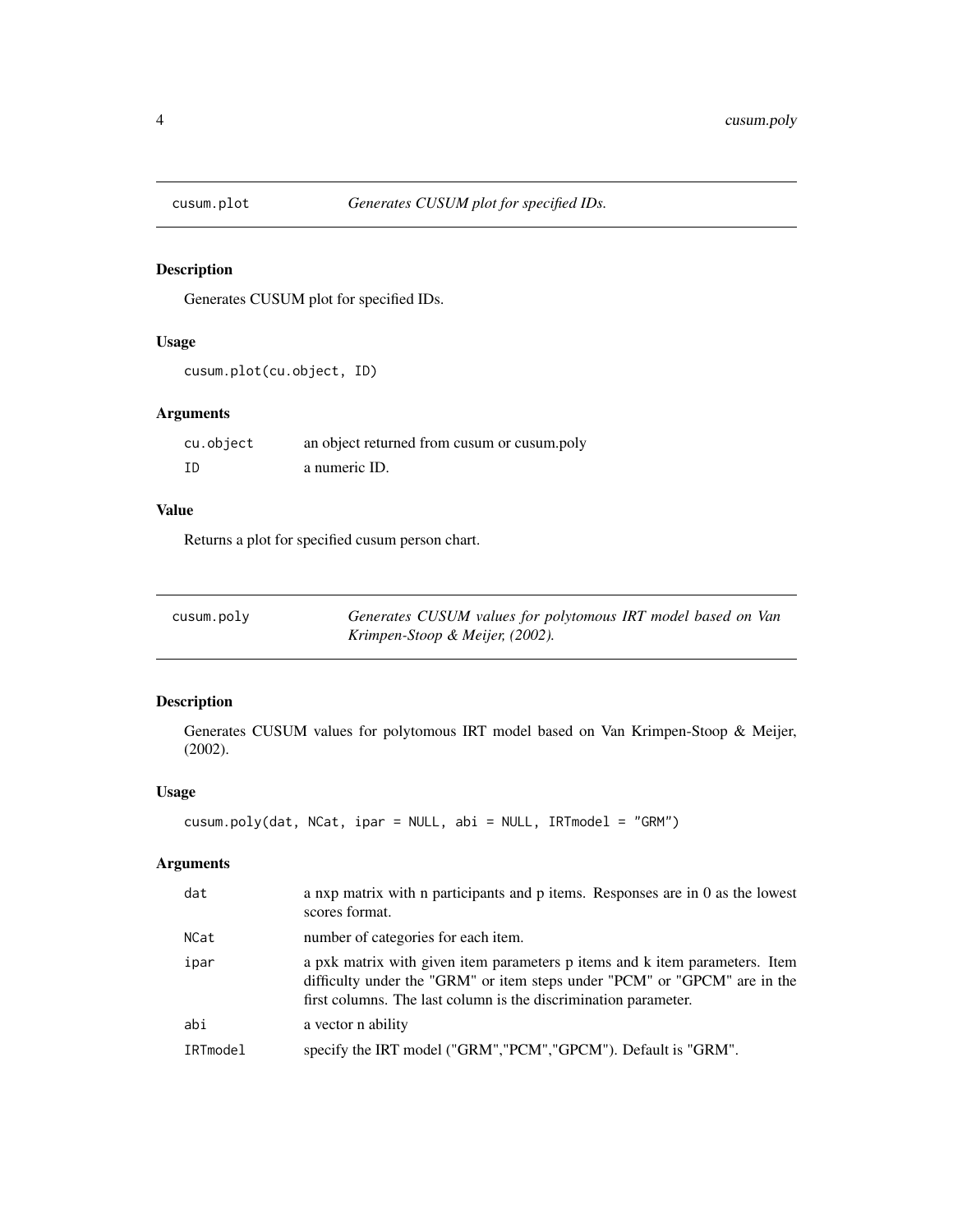#### <span id="page-4-0"></span> $ex2PL$  5

# Value

Returns matrix with with lower and upper cusum statistics for dat.

#### References

Van Krimpen-Stoop, E. M., & Meijer, R. R. (2002). Detection of person misfit in computerized adaptive tests with polytomous items. Applied Psychological Measurement, 26(2), 164-180.

#### Examples

data(exGRM)  $cusum.poly(data = exGRM, NCat = 6)$ 

ex2PL *Example data set based on a simulated 2PL model.*

# Description

Example data set based on a simulated 2PL model.

# Usage

data(ex2PL)

# Format

A data frame with 200 rows and 10 variables.

# Source

Simulated data.

exGRM *Example data set based on a simulated GRM model.*

# Description

Example data set based on a simulated GRM model.

#### Usage

data(exGRM)

# Format

A data frame with 200 rows and 10 variables.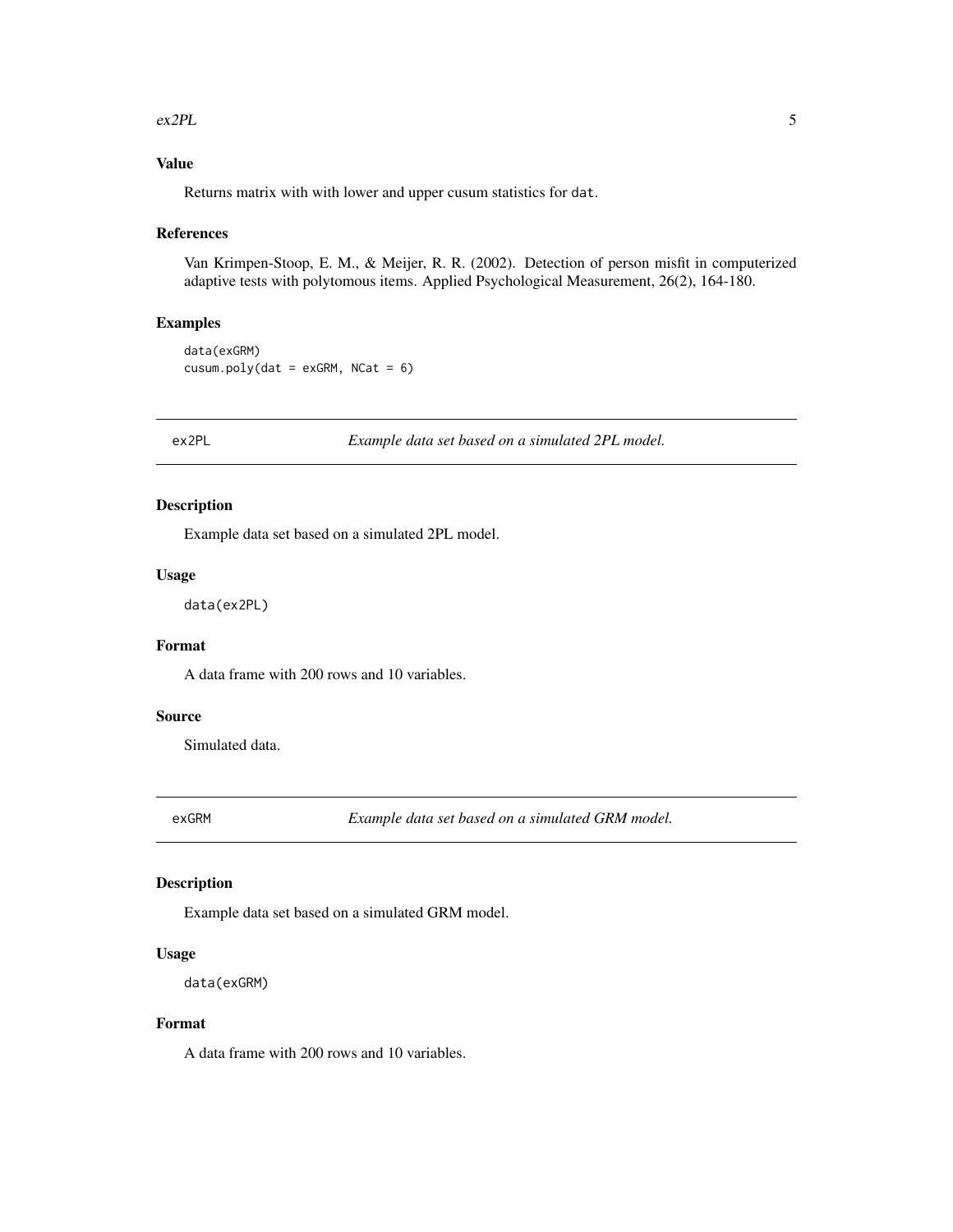# <span id="page-5-0"></span>Source

Simulated data.

# gh *Example data set based on a simulated GRM model.*

# Description

Example data set based on a simulated GRM model.

# Usage

gh

# Format

Gaussian-Hermite Quadature points

#### Source

ltm